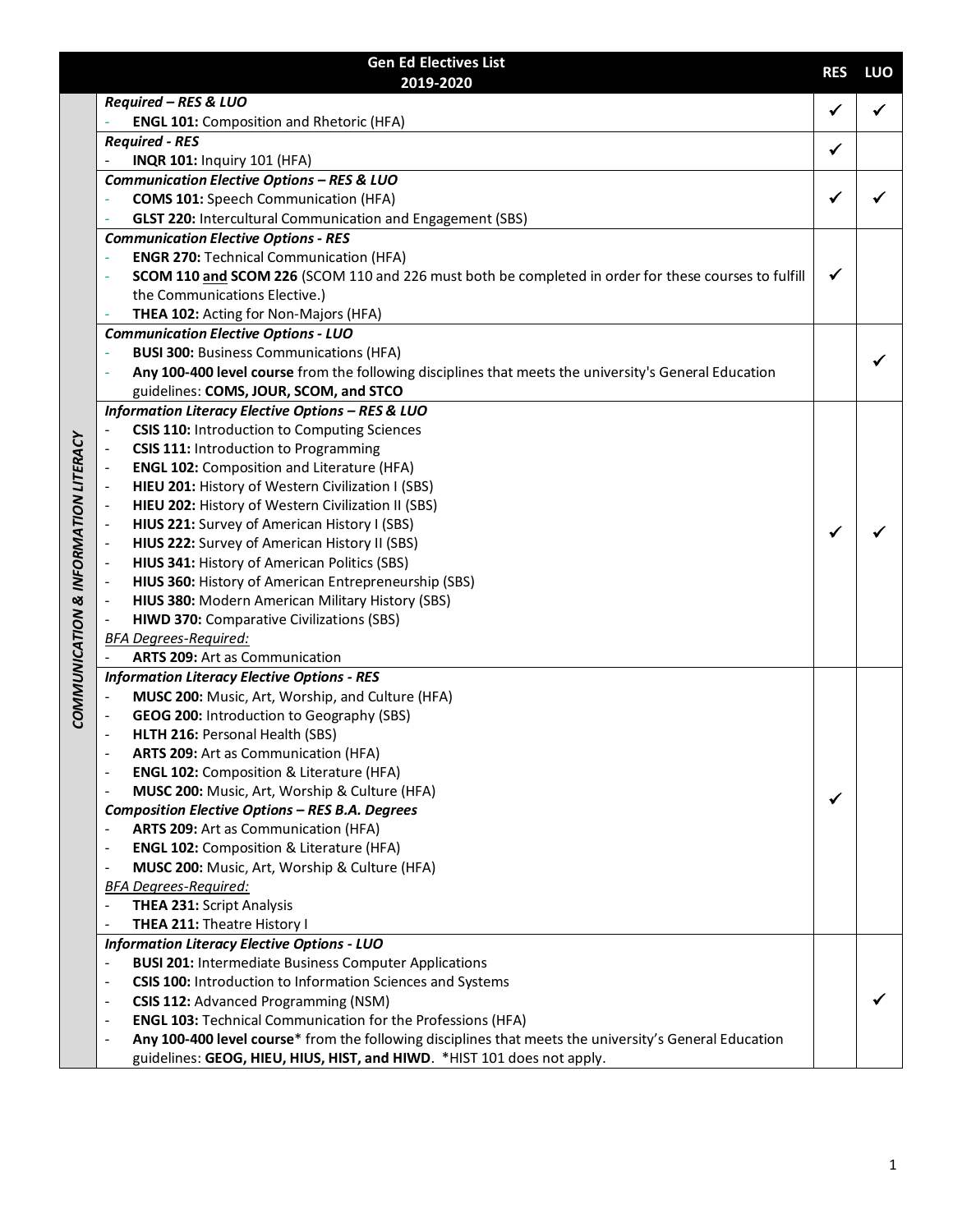|                 |                          |                                                                        | <b>RES</b> | LUO |
|-----------------|--------------------------|------------------------------------------------------------------------|------------|-----|
|                 |                          | <b>Required - RES</b>                                                  |            |     |
|                 | $\overline{\phantom{a}}$ | <b>BIBL 105: Old Testament Survey (HFA)</b>                            |            |     |
|                 | $\overline{\phantom{a}}$ | <b>BIBL 110: New Testament Survey (HFA)</b>                            |            |     |
|                 |                          | THEO 201: Theology Survey I (HFA)                                      |            |     |
|                 |                          | <b>THEO 202: Theology Survey II (HFA)</b>                              |            |     |
| <b>CONTEXTS</b> |                          | <b>LUO Non-Religion Majors</b>                                         |            |     |
| త               |                          | <b>BIBL 104:</b> Survey of Old and New Testament (HFA)                 |            |     |
|                 |                          | <b>THEO 104: Introduction to Theology Survey (HFA)</b>                 |            |     |
| CHRISTIANITY    |                          | <b>LUO Religion Majors</b>                                             |            |     |
|                 |                          | <b>BIBL 105: Old Testament Survey (HFA)</b>                            |            |     |
|                 |                          | <b>BIBL 110: New Testament Survey (HFA)</b>                            |            |     |
|                 | $\overline{\phantom{a}}$ | <b>EVAN 101:</b> Evangelism and Christian Life (HFA)                   |            |     |
|                 | $\overline{\phantom{a}}$ | RLGN 105: Intro to Biblical Worldviews/Contemporary Moral Issues (HFA) |            |     |
|                 | $\overline{\phantom{a}}$ | <b>THEO 201:</b> Theological Survey I (HFA)                            |            |     |
|                 | $\overline{\phantom{a}}$ | THEO 202: Theology Survey II (HFA)                                     |            |     |

|                                      |                                                      |                                                                                                     | <b>RES</b>   | LUO |  |  |
|--------------------------------------|------------------------------------------------------|-----------------------------------------------------------------------------------------------------|--------------|-----|--|--|
|                                      | <b>Required - University Core Competencies - RES</b> |                                                                                                     |              |     |  |  |
|                                      |                                                      | <b>UNIV 101: University Core Competencies (HFA)</b>                                                 | $\checkmark$ |     |  |  |
|                                      |                                                      | <b>Required - LUO</b>                                                                               |              | ✓   |  |  |
|                                      |                                                      | <b>UNIV 104: Instructional Technology for Successful Online Learning (HFA)</b>                      |              |     |  |  |
|                                      | <b>Technology Competency - RES</b>                   |                                                                                                     |              |     |  |  |
|                                      |                                                      | <b>BUSI 201: Intermediate Business Computer Applications (HFA)</b>                                  |              |     |  |  |
|                                      | $\overline{\phantom{a}}$                             | INFT 102: PowerPoint (1 hr)                                                                         |              |     |  |  |
|                                      | $\overline{\phantom{a}}$                             | INFT 103: Excel (I hr)                                                                              |              |     |  |  |
|                                      |                                                      | <b>INFT 104: Word (1 hr)</b>                                                                        |              |     |  |  |
|                                      |                                                      | INFT 110: Computer 110: Computer Concepts and Applications or INFT 111: MAC Computer Concepts and   | ✔            |     |  |  |
|                                      |                                                      | Applications                                                                                        |              |     |  |  |
|                                      |                                                      | <b>INFT 126:</b> Adobe InDesign Introductory                                                        |              |     |  |  |
|                                      | $\overline{\phantom{a}}$                             | <b>INFT 127: Adobe Photoshop Introductory</b>                                                       |              |     |  |  |
|                                      |                                                      | <b>INFT 151: Mobile Media Techniques</b>                                                            |              |     |  |  |
|                                      |                                                      | <b>INFT 152: Social Media Tools - Introductory</b>                                                  |              |     |  |  |
| <b>QUANTITATIVE REASONING</b>        |                                                      | INFT 241: CompTIA A+: Comp Hardware & Op Sys Cert                                                   |              |     |  |  |
|                                      |                                                      | <b>Math Elective Options - RES &amp; LUO</b>                                                        |              |     |  |  |
|                                      |                                                      | MATH 114: Math 114: Quantitative Reasoning (NSM)                                                    |              |     |  |  |
|                                      |                                                      | <b>MATH 115: Mathematics for Liberal Arts (NSM)</b>                                                 |              |     |  |  |
|                                      |                                                      | MATH 116: Logic and Social Reasoning (NSM)                                                          | ✔            |     |  |  |
|                                      |                                                      | <b>MATH 117: Elements of Mathematics (NSM)</b>                                                      |              |     |  |  |
|                                      |                                                      | MATH 121: College Algebra (NSM)                                                                     |              |     |  |  |
|                                      |                                                      | MATH 201: Introduction to Probability and Statistics (NSM)                                          |              |     |  |  |
| <b>TECHNOLOGICAL SOLUTIONS &amp;</b> |                                                      | <b>Math Elective Options - RES</b>                                                                  |              |     |  |  |
|                                      |                                                      | MATH 122: Trigonometry (NSM)                                                                        |              |     |  |  |
|                                      |                                                      | <b>MATH 125: Finite Mathematics (NSM)</b>                                                           |              |     |  |  |
|                                      |                                                      | MATH 126: Elem. Calculus for Business and Science (NSM)                                             |              |     |  |  |
|                                      |                                                      | MATH 128: Elem. Functions and Coordinate Geometry (NSM)                                             | ✔            |     |  |  |
|                                      |                                                      | <b>MATH 130: Advanced Technical Mathematics (NSM)</b>                                               |              |     |  |  |
|                                      | $\overline{a}$                                       | <b>MATH 131: Calculus and Analytical Geometry I (NSM)</b>                                           |              |     |  |  |
|                                      | $\overline{\phantom{a}}$                             | MATH 132: Calculus and Analytical Geometry II (NSM)                                                 |              |     |  |  |
|                                      | $\overline{\phantom{a}}$                             | MATH 211: Intro to Statistical Analysis (NSM)                                                       |              |     |  |  |
|                                      | $\blacksquare$                                       | MATH 227: Number Systems and Geometry (NSM)                                                         |              |     |  |  |
|                                      |                                                      | <b>Math Elective Options - LUO</b>                                                                  |              |     |  |  |
|                                      |                                                      | <b>MATH 217: Elementary Geometry (NSM)</b>                                                          |              |     |  |  |
|                                      | $\overline{\phantom{a}}$                             | Any 100-400 level MATH course (must be higher than MATH 114)                                        |              |     |  |  |
|                                      |                                                      | MATH transfer credit (1XX, 2XX, 3XX, 4XX) may be considered through the course substitution process |              |     |  |  |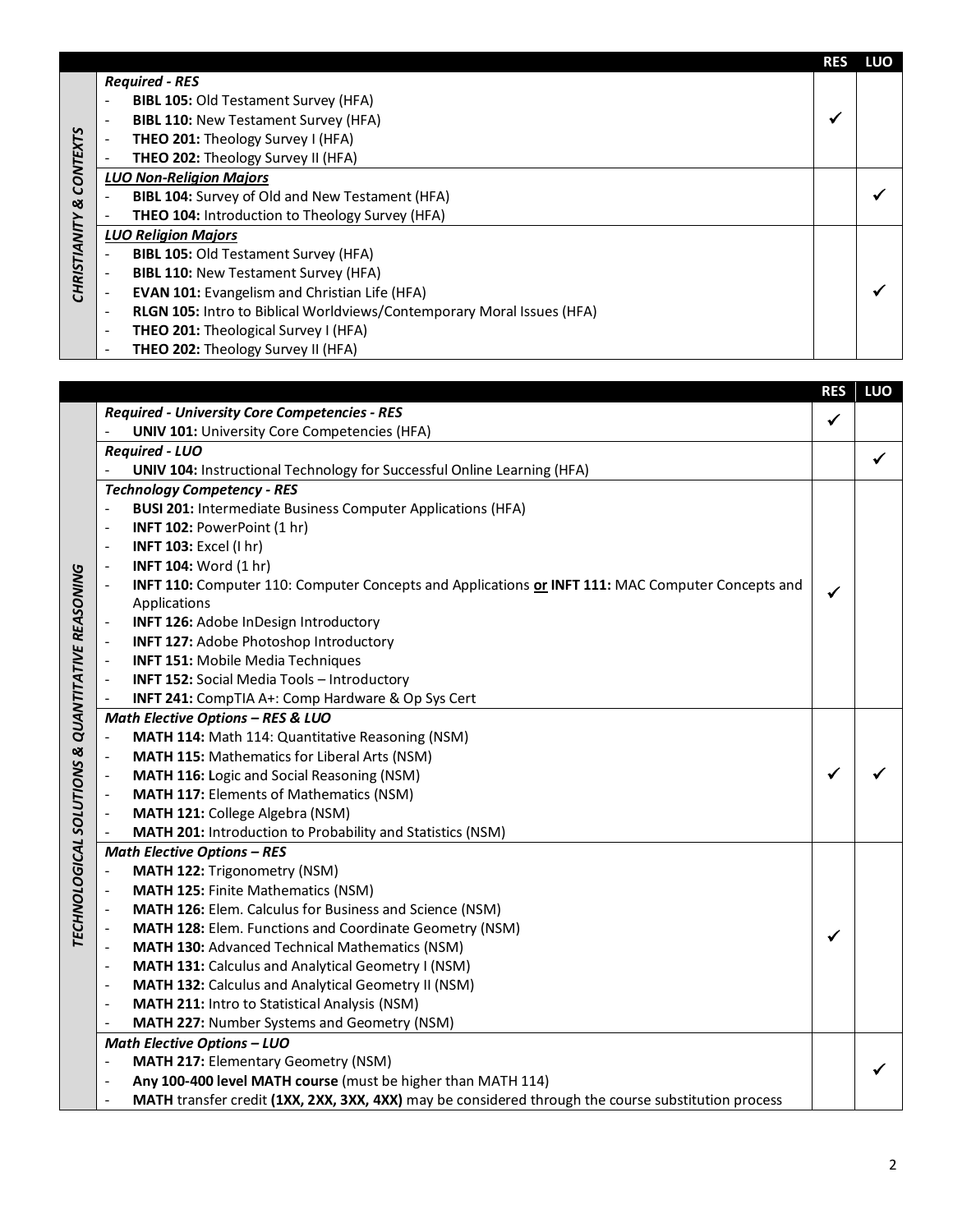|                          |                          |                                                                                                       | <b>RES</b>   | LUO |
|--------------------------|--------------------------|-------------------------------------------------------------------------------------------------------|--------------|-----|
|                          |                          | <b>Required - RES</b>                                                                                 | $\checkmark$ |     |
|                          |                          | <b>EVAN 101:</b> Evangelism and Christian Life (HFA)                                                  |              |     |
|                          |                          | Cultural Studies Elective Options - RES & LUO                                                         |              |     |
|                          |                          | <b>ARTS 105: Art Appreciation (HFA)</b>                                                               |              |     |
|                          | $\overline{\phantom{a}}$ | <b>CINE 101:</b> Cinematic Arts Appreciation I (HFA)                                                  |              |     |
|                          |                          | CSTU 101: Western Culture (HFA)                                                                       |              |     |
|                          |                          | <b>CSTU 220:</b> An Interdisciplinary Survey of the African American Experience (HFA)                 |              |     |
|                          |                          | <b>MUSC 103: Music Appreciation (HFA)</b>                                                             |              |     |
| <b>GLOBAL ENGAGEMENT</b> |                          | <b>THEA 101: Theatre Appreciation (HFA)</b>                                                           |              |     |
|                          |                          | <b>Cultural Studies Elective Options - RES</b>                                                        |              |     |
|                          |                          | APOL 201: Apologetics and Cultural Engagement (HFA)                                                   |              |     |
|                          |                          | <b>GLST 290: Cultural Anthropology (HFA)</b>                                                          |              |     |
|                          |                          | <b>GOVT 200: Constitutional Gov and Free Enterprise (SBS)</b>                                         |              |     |
|                          | $\overline{\phantom{a}}$ | <b>GOVT 220: American Government (SBS)</b>                                                            | √            |     |
|                          | $\overline{\phantom{a}}$ | MUSC 311: Music History (Antiquity-1750) (HFA)                                                        |              |     |
| CIVIC &                  |                          | MUSC 312: Music History (Since 1750) (HFA)                                                            |              |     |
|                          | $\overline{\phantom{a}}$ | MUSC 313: History of Music and Worship (HFA)                                                          |              |     |
|                          |                          | YOUT 220: Global Youth Culture (HFA)                                                                  |              |     |
|                          |                          | Cultural Studies Elective Options - LUO                                                               |              |     |
|                          |                          | <b>ANTH 203: World Religions (SBS)</b>                                                                |              |     |
|                          |                          | Any 100-400 level course from the following disciplines that meets the university's General Education |              |     |
|                          |                          | guidelines: ANTH, CARA, CESL, CGRM, CFRE, CHIN, CHND, CSMA, CSPA, CSTU, FREN, GLST, GOVT, GREK,       |              |     |
|                          |                          | GRMN, HBRW, LANG, RUSS, and SPAN                                                                      |              |     |

|                   |                                                |                                                                                                       | <b>RES</b> | LUO |  |  |  |  |
|-------------------|------------------------------------------------|-------------------------------------------------------------------------------------------------------|------------|-----|--|--|--|--|
|                   |                                                | <b>Required - RES</b>                                                                                 |            |     |  |  |  |  |
|                   |                                                | RSCH 201: Research 201 (HFA)                                                                          | ✔          |     |  |  |  |  |
|                   | $\qquad \qquad \blacksquare$                   | RLGN 105: Intro to Biblical Worldviews/Contemporary Moral Issues (HFA)                                |            |     |  |  |  |  |
|                   |                                                | <b>Required - LUO</b>                                                                                 |            |     |  |  |  |  |
|                   |                                                | RLGN 104: Intro to Biblical Worldviews/Contemporary Moral Issues (HFA). Meets LO's for both Critical  |            |     |  |  |  |  |
|                   |                                                | Thinking and Civic & Global Engagement.                                                               |            |     |  |  |  |  |
|                   | Critical Thinking Elective Options - RES & LUO |                                                                                                       |            |     |  |  |  |  |
|                   | $\overline{\phantom{a}}$                       | ARTS 205: 20 <sup>th</sup> -21 <sup>st</sup> Century Art (HFA)                                        |            |     |  |  |  |  |
|                   |                                                | <b>ENGL 201: American Literature I (HFA)</b>                                                          |            |     |  |  |  |  |
|                   | $\overline{\phantom{a}}$                       | <b>ENGL 202: American Literature II (HFA)</b>                                                         |            |     |  |  |  |  |
|                   | $\overline{\phantom{a}}$                       | ENGL 215: English Literature I (HFA)                                                                  |            |     |  |  |  |  |
|                   | $\overline{\phantom{a}}$                       | <b>ENGL 216: English Literature II (HFA)</b>                                                          |            |     |  |  |  |  |
|                   |                                                | ENGL 221: World Literature I (HFA)                                                                    |            |     |  |  |  |  |
|                   | $\overline{\phantom{a}}$                       | ENGL 222: World Literature II (HFA)                                                                   |            |     |  |  |  |  |
|                   |                                                | PHIL 201: Philosophy and Contemporary Ideas (HFA)                                                     |            |     |  |  |  |  |
|                   |                                                | <b>BFA Degrees-Required:</b>                                                                          |            |     |  |  |  |  |
|                   |                                                | <b>ARTS 105: Art Appreciation</b>                                                                     |            |     |  |  |  |  |
| CRITICAL THINKING |                                                | <b>Critical Thinking Elective Options - RES</b>                                                       |            |     |  |  |  |  |
|                   |                                                | ARTS 214: Art, Culture, and Technology (HFA)                                                          |            |     |  |  |  |  |
|                   |                                                | MUSC 213: Survey of Popular/Jazz Music Lit (HFA)                                                      |            |     |  |  |  |  |
|                   | $\overline{\phantom{a}}$                       | MUSC 314: Music in World Cultures (HFA)                                                               | ✔          |     |  |  |  |  |
|                   | $\overline{\phantom{a}}$                       | MUSC 371: Survey of Songwriting Literature (HFA)                                                      |            |     |  |  |  |  |
|                   | $\overline{\phantom{a}}$                       | <b>PHIL 380:</b> Introduction to Biomedical Ethics (HFA) - NURS majors only                           |            |     |  |  |  |  |
|                   |                                                | <b>BFA Degrees-Required:</b>                                                                          |            |     |  |  |  |  |
|                   |                                                | THEA 212: Theatre History II                                                                          |            |     |  |  |  |  |
|                   |                                                | Critical Thinking Elective Options - LUO                                                              |            |     |  |  |  |  |
|                   | $\overline{\phantom{a}}$                       | ETHC 101: Introduction to Ethics (HFA)                                                                |            |     |  |  |  |  |
|                   | $\overline{\phantom{a}}$                       | <b>ETHC 205: Ethical Reflections on Human Life (HFA)</b>                                              |            |     |  |  |  |  |
|                   | $\blacksquare$                                 | PHIL 240: Christian Evidences (HFA)                                                                   |            |     |  |  |  |  |
|                   | $\overline{\phantom{a}}$                       | Any 100-400 level course from the following disciplines that meets the university's General Education |            |     |  |  |  |  |
|                   |                                                | guidelines: PHIL                                                                                      |            |     |  |  |  |  |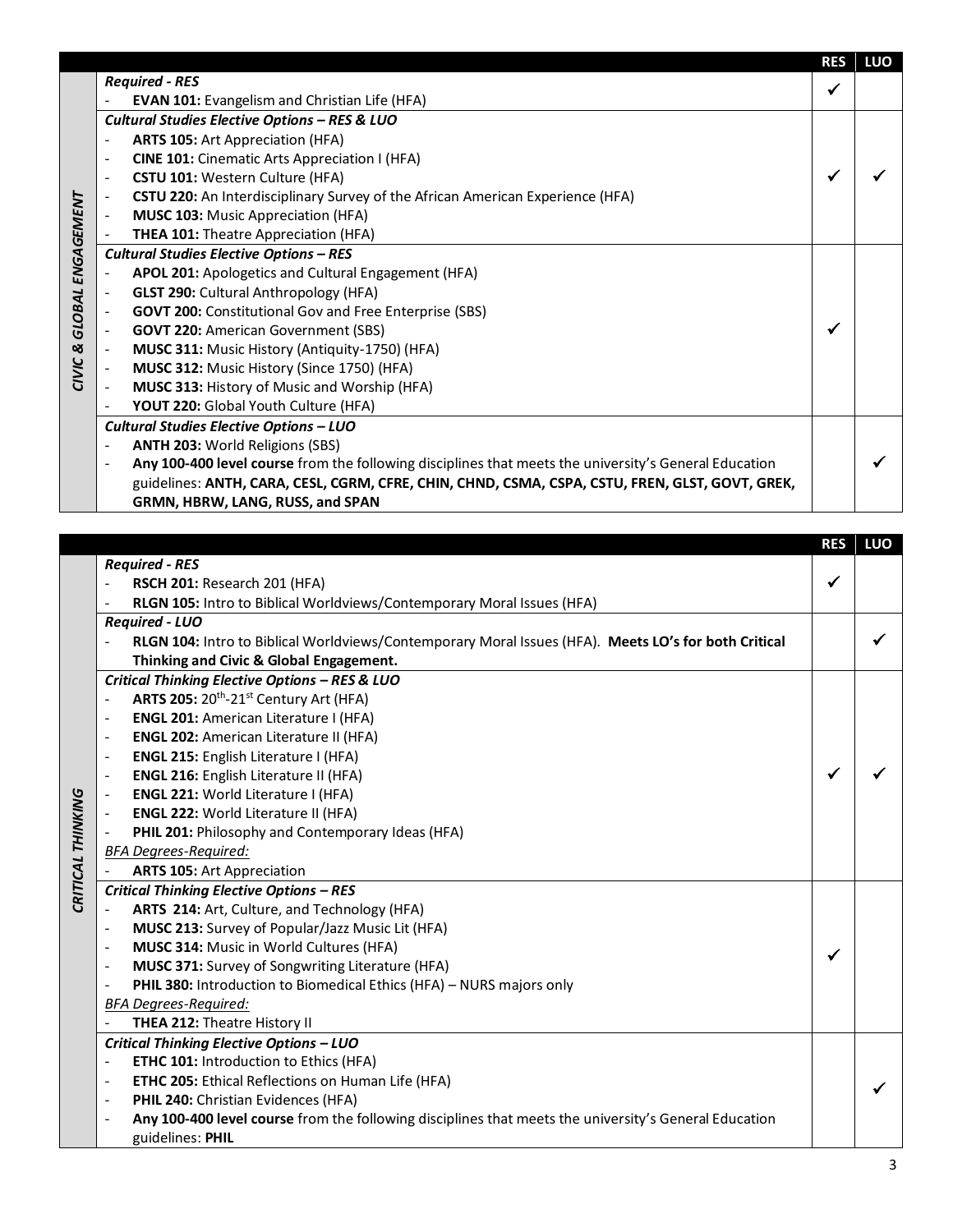|                           |                                                                                                                                              | <b>RES</b>   | LUO |  |  |  |  |  |
|---------------------------|----------------------------------------------------------------------------------------------------------------------------------------------|--------------|-----|--|--|--|--|--|
|                           | Social Science Elective Options - RES & LUO                                                                                                  | $\checkmark$ | ✓   |  |  |  |  |  |
|                           | <b>BUSI 240: Organizational Behavior 1 (SBS)</b>                                                                                             |              |     |  |  |  |  |  |
|                           | <b>Social Science Elective Options - RES</b>                                                                                                 |              |     |  |  |  |  |  |
|                           | <b>BUSI 223: Personal Finance (NSM)</b>                                                                                                      |              |     |  |  |  |  |  |
|                           | <b>ECON 110:</b> Survey of Economics (NSM)<br>$\overline{\phantom{a}}$                                                                       |              |     |  |  |  |  |  |
|                           | <b>ECON 213: Principles of Microeconomics (NSM)</b><br>$\overline{\phantom{a}}$                                                              |              |     |  |  |  |  |  |
|                           | <b>ECON 214: Principles of Macroeconomics (NSM)</b><br>$\overline{\phantom{a}}$                                                              |              |     |  |  |  |  |  |
|                           | <b>GLST 290: Cultural Anthropology (SBS)</b><br>$\overline{\phantom{a}}$                                                                     | ✔            |     |  |  |  |  |  |
|                           | PSYC 101: General Psychology (SBS)<br>$\overline{\phantom{a}}$                                                                               |              |     |  |  |  |  |  |
|                           | PSYC 150: Psychology of Relational Development (SBS)<br>$\overline{\phantom{a}}$                                                             |              |     |  |  |  |  |  |
|                           | PSYC 210: Developmental Psychology (SBS)<br>$\overline{\phantom{a}}$                                                                         |              |     |  |  |  |  |  |
|                           | <b>SOCI 200: Introduction to Sociology (SBS)</b><br>$\overline{\phantom{a}}$                                                                 |              |     |  |  |  |  |  |
|                           | <b>SOCI 201: Social Problems (SBS)</b><br>$\overline{\phantom{a}}$                                                                           |              |     |  |  |  |  |  |
|                           | Social Science Elective Options - LUO                                                                                                        |              |     |  |  |  |  |  |
|                           | HLTH 252: Drugs in Society (SBS)                                                                                                             |              | ✔   |  |  |  |  |  |
|                           | Any 100-400 level course from the following disciplines that meets the university's General Education                                        |              |     |  |  |  |  |  |
|                           | guidelines: ECON, PSYC, and SOCI                                                                                                             |              |     |  |  |  |  |  |
|                           | <b>Natural Science Elective Options - RES</b>                                                                                                |              |     |  |  |  |  |  |
| <b>SCIENTIFIC INQUIRY</b> | <b>BIOL 101: Principles of Biology (NSM)</b>                                                                                                 |              |     |  |  |  |  |  |
|                           | <b>BIOL 102: Principles of Human Biology (NSM)</b>                                                                                           |              |     |  |  |  |  |  |
|                           | BIOL 103: Principles of Biology Lab(1 hr) (NSM)                                                                                              |              |     |  |  |  |  |  |
|                           | BIOL 104: Principles of Biology Lab (I hr) (NSM)                                                                                             |              |     |  |  |  |  |  |
|                           | <b>BIOL 203: Introduction to Microbiology (NSM)</b>                                                                                          |              |     |  |  |  |  |  |
|                           | BIOL 213-214: Human Anatomy and Physiology I, Lab I (NSM)                                                                                    |              |     |  |  |  |  |  |
|                           | BIOL 215-216: Human Anatomy and Physiology II, Lab II (NSM)                                                                                  |              |     |  |  |  |  |  |
|                           | <b>BIOL 224: General Biology (NSM)</b>                                                                                                       |              |     |  |  |  |  |  |
| SOCIAL &                  | <b>CHEM 105: Elements of General Chemistry (NSM)</b>                                                                                         |              |     |  |  |  |  |  |
|                           | <b>CHEM 107: Essentials of General and Organic Chemistry (NSM)</b><br>$\overline{\phantom{a}}$<br><b>CHEM 121: General Chemistry I (NSM)</b> |              |     |  |  |  |  |  |
|                           | $\overline{\phantom{a}}$<br><b>CHEM 122: General Chemistry II (NSM)</b><br>$\overline{\phantom{a}}$                                          | ✔            |     |  |  |  |  |  |
|                           | <b>ENVR 215: Principles of Environmental Science (NSM)</b><br>$\overline{\phantom{a}}$                                                       |              |     |  |  |  |  |  |
|                           | <b>ENVR 220: Physical Geology (NSM)</b><br>$\overline{\phantom{a}}$                                                                          |              |     |  |  |  |  |  |
|                           | PHSC 121: Introduction to Astronomy (NSM)<br>$\overline{\phantom{a}}$                                                                        |              |     |  |  |  |  |  |
|                           | PHSC 122: Elements of Astronomy Lab (1 hr)(NSM)<br>$\overline{\phantom{a}}$                                                                  |              |     |  |  |  |  |  |
|                           | PHSC 210: Elements of Earth Science (NSM)<br>$\overline{\phantom{a}}$                                                                        |              |     |  |  |  |  |  |
|                           | PHSC 211: Elements of Earth Science Lab (1 hr) (NSM)                                                                                         |              |     |  |  |  |  |  |
|                           | PHYS 101: Elements of Physics (NSM)                                                                                                          |              |     |  |  |  |  |  |
|                           | PHYS 103: Elements of Physics Lab (1 hr) (NSM)                                                                                               |              |     |  |  |  |  |  |
|                           | PHYS 201: General Physics I (NSM)                                                                                                            |              |     |  |  |  |  |  |
|                           | PHYS 202: General Physics II (NSM)                                                                                                           |              |     |  |  |  |  |  |
|                           | PHYS 231: University Physics I (NSM)                                                                                                         |              |     |  |  |  |  |  |
|                           | PHYS 232: University Physics II (NSM)                                                                                                        |              |     |  |  |  |  |  |
|                           | <b>Natural Science Elective Options - LUO</b>                                                                                                |              |     |  |  |  |  |  |
|                           | Any 100-400 level course from the following disciplines that meets the university's General Education                                        |              |     |  |  |  |  |  |
|                           | guidelines: BIOL, CHEM, ENVR, NASC, PHSC, and PHYS                                                                                           |              |     |  |  |  |  |  |
|                           | ETHC 210: Science and Society (NSM)<br>$\overline{\phantom{a}}$                                                                              |              |     |  |  |  |  |  |